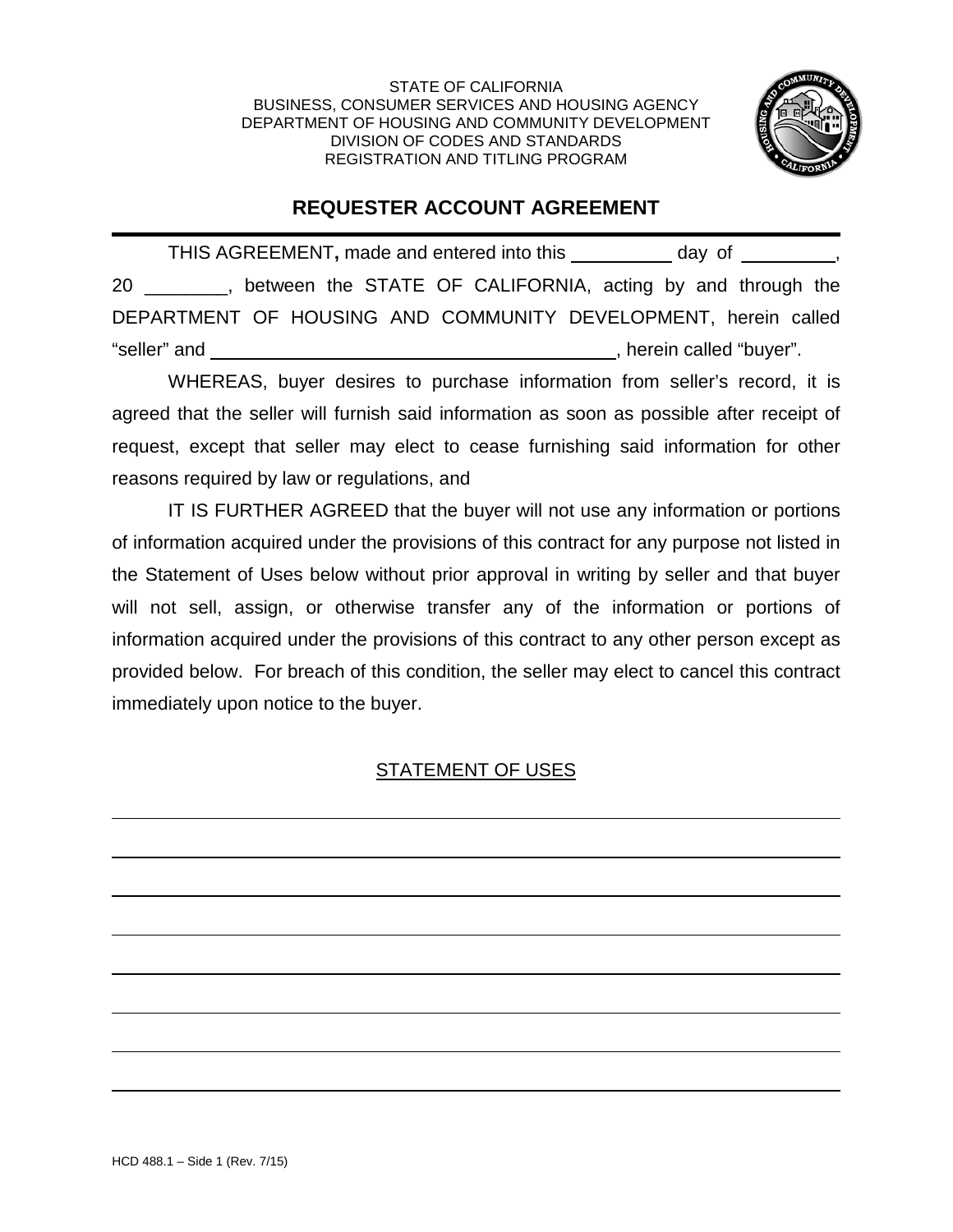EXCEPTION to prohibition against resale: Buyer may not sell, assign, or otherwise transfer information obtained from the seller's records pursuant to this contract to any other person(s) (hereafter "transferee") without seller's prior written approval. Both buyer and transferee must agree, in writing, that:

- 1. In obtaining information from the records of the seller, transferee is acting as the agent of the buyer.
- 2. Neither transferee nor buyer will use the information or portions of information obtained pursuant to this contract for any purpose other than those listed in the Statement of Uses, above.
- 3. Neither buyer nor transferee will sell, assign, or otherwise transfer any information or portions of information obtained pursuant to this contract to any other person.

Breach of any of the above conditions shall give cause to the seller to terminate this contract, with notice, and forever-after, discharge said seller from any and all liabilities and obligations imposed hereunder.

IT IS FURTHER AGREED that buyer will place an initial advance deposit with the seller, of not less than \$250.00 to cover the seller's estimated cost for processing subsequent individual requests, including salaries and wages, operating expenses, and equipment. Current information service costs are \$25.00 for Informal Title Search and \$35.00 for Formal Title Search per record. Payment must be in the form of a negotiable check or money order and must reach the seller before delivery of information.

IT IS FURTHER AGREED that buyer will maintain a level of advance deposit sufficient to cover the services requested from seller.

BUYER AGREES to comply with the provisions of Title 15, U.S.C., Sections 1681 to 1681 (t) (Credit Reporting Agencies), if these sections are applicable to the buyer's business and method of operations.